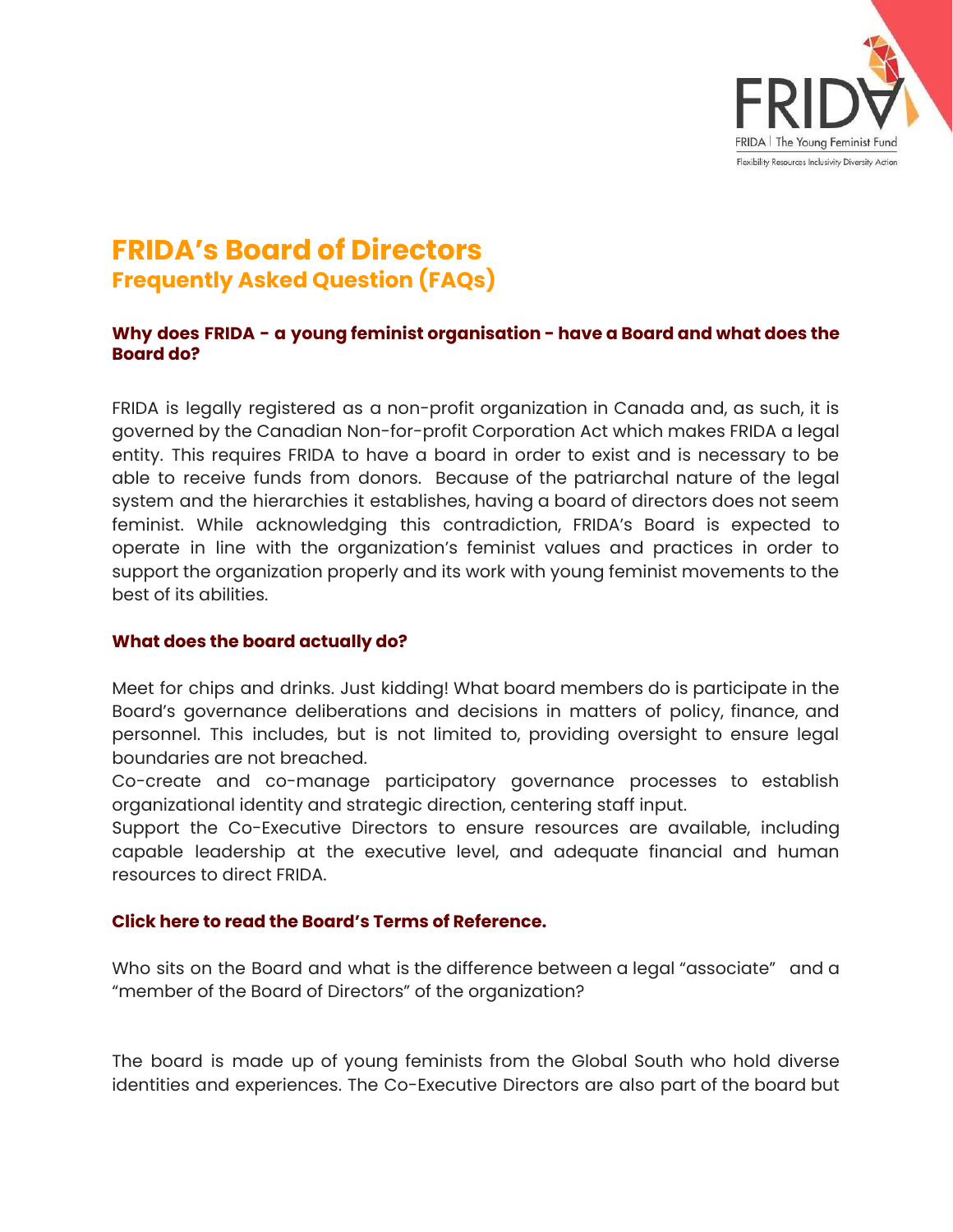

as non-voting members. Sometimes, the board receives the external support of other members of the FRIDA community, such as advisors, external consultants and staff.

Associates (also referred to as 'members' in Canadian law) can be compared to shareholders of a for-profit corporation in that they have the ultimate decision-making power. Associatescan elect and remove members of the Board of Directors, may requisition associates' meetings and must approve certain fundamental changes to the corporation. Although associates of a not-for-profit corporation do not "own" the organization and are not permitted to receive financial gain from the organization, in contrast to shareholders of a for-profit corporation who may receive dividends, they still have similar decision-making powers over the organization.

Members of the Board of Directors (also referred to as 'Directors' by Canadian law), by contrast, do not hold the ultimate control over the corporation. The members of the Board of Directors are responsible for managing and supervising the activities and affairs of the corporation, but they are ultimately accountable to the members. If the members do not like how the current directors are running the organization, then the members can vote to remove and replace them with new directors."

At FRIDA, the Board of Directors is composed of both members and associates , though associates also have a separate meeting space - an Annual General Meeting - where they can appoint new members, and where they approve the annual audited financial statements of the organization.

# **Is the Board an all powerful body?**

Absolutely not! Because the Board is part of the FRIDA community it is governed by the core values of the organization (Flexibility, Resources, Inclusivity, Diversity, and Action) and embraces participatory, feminist processes as much as possible. Indeed, while the board is bound by some kind of hierarchical structure because of the legal framework that it operates in, it strives to ensure that the voices of all parts of FRIDA are heard and works within the FRIDA community and ecosystem - not above it.

# **Does the Board create a space for young feminists?**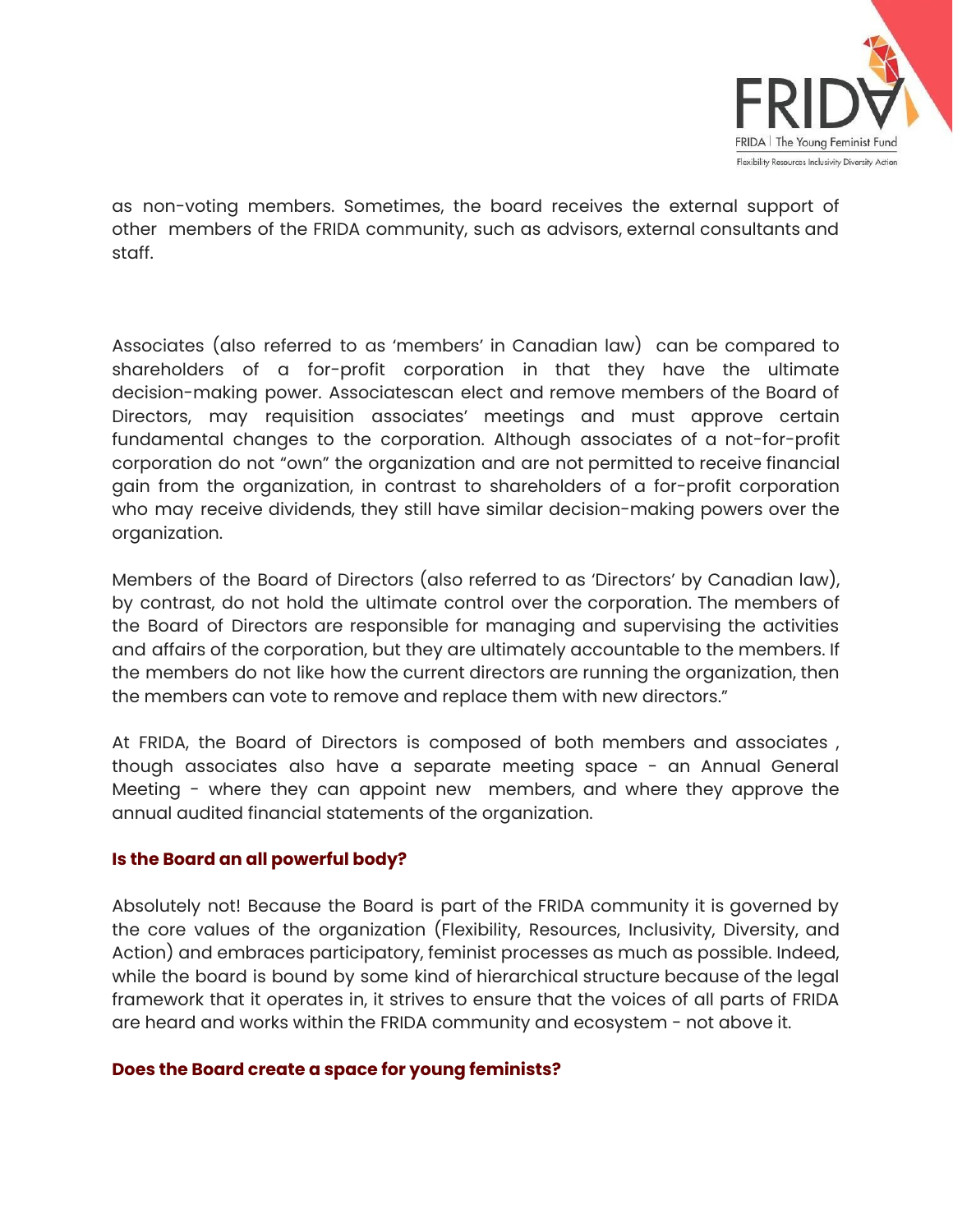

Yes! As part of a young feminist fund, the Board wants to create opportunities for young feminists to lead the organization. Everyone on the Executive Committee is under 35 years old, and the Board has a majority of members under 35 years old as well - in order to create and hold spaces for young feminist to be in leadership roles.

# **Where are the Board members from?**

Board members are mostly from and/or based in the Global South. The Board strives to be as diverse and representative of the different realities and to fulfill its mandate to serve the entire FRIDA & feminist community.

#### **Do Board members receive an income?**

Board roles are completely voluntary and unpaid. As such, board members do not receive a salary, stipend, funding for personal/professional growth, money towards health/wellbeing efforts, or personal coaching as this would be breaching the conflict of interest commitments. Board members only receive compensation for expenses for in-person meetings (such as flight tickets and accommodation) as well as for hiring paid consultant(s) to support FRIDA's work.

This means that Board members have other professional commitments, responsibilities and occupations and do their best to juggle/balance multiple engagements.

# **Does the Board choose the Co-Executive Directors (Co-EDs)?**

Legally the Board does appoint the Co-Executive Directors. However, in practice the recruitment processes are carried out in line with FRIDA's values and honors accountability, transparency, and participation. As the Board is legally liable for FRIDA's financial well-being, the Board also supervises the Co-EDs. While the board has to legally approve who becomes a Co-ED, the recruitment processes and evaluations of the EDs are designed in a way to ensure that FRIDA's various communities have a say. This is a process that will continue to grow and take form in time, as FRIDA gains knowledge and experiences whilst navigating different leadership transitions.

#### **How are board members selected?**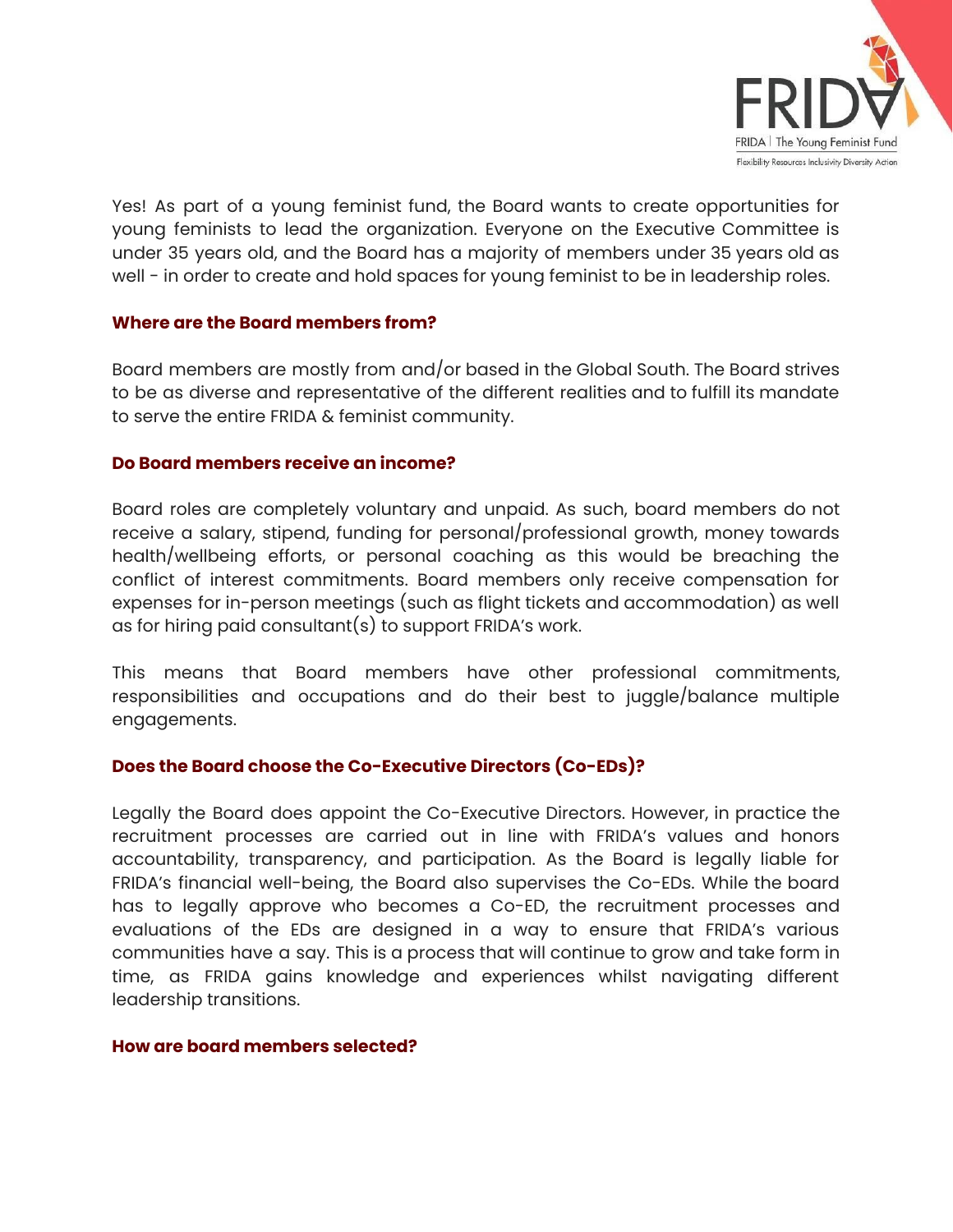

Board members are recruited based on the needs of the organization - which means looking at some of the following criteria:

i) What are the skills and experiences that the Board and community need based on FRIDA's strategic plan,

ii) Ensuring a diversity of identities and experiences to best represent how diverse FRIDA's community and feminists movements are,

iii) What are the specific governance capacities that would be necessary for the board to carry out its duties. The board should and does develop this along with who's already on the board.

As per FRIDA's principles, the board recruitment has to be participatory and engage a variety of members of the FRIDA community. For the 2019/2020 recruitment for example, this is how the recruitment was carried out:

The board did an honest self analysis to identify what skills and knowledge were lacking and needed in incoming board members.

Board and staff designed a process together,

The board consulted staff members on what kind of skills and diversity they'd like to see on the board.

A call was put out for board members asking for their interest and experience in the skill and diversity areas we identified.

An Interview Committee was formed that had both staff and board members in it to interview candidates and to shortlist them.

The FRIDA community took part in a poll to give their voice on who they'd like to see on the board, by reviewing information from candidates shortlisted by the Interview Committee.

All of the above was used to inform the board's final decision on the next board members.

Please read the Conflict of Interest and Code of Conduct policies for more information on how FRIDA manages conflicts of interests, which might impact who is able to join the FRIDA board. [insert hyperlink once it is finalized and we have had CELIA input]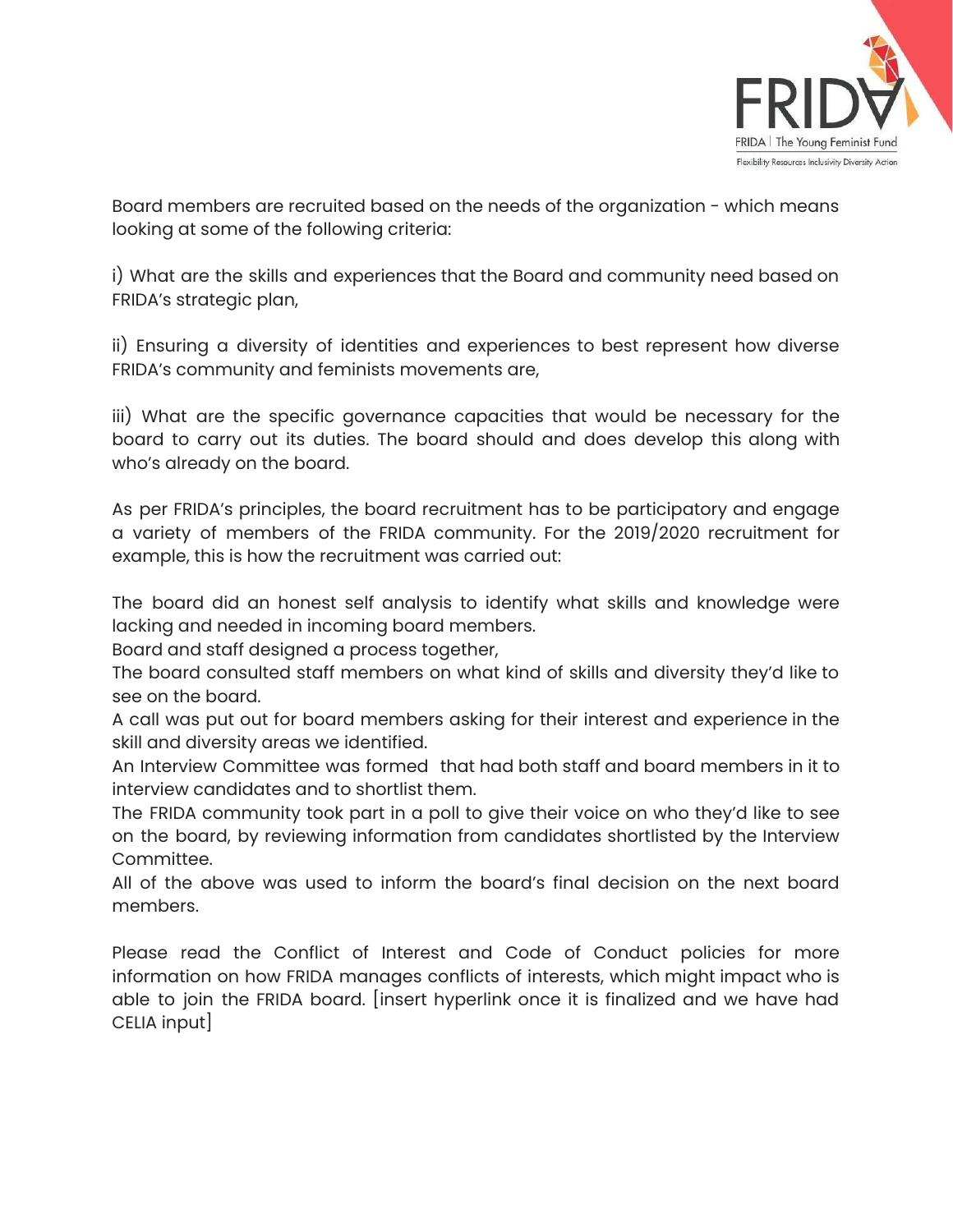

#### **Can Board members be removed?**

If Board members do not comply with their roles and responsibilities, demonstrate problematic behavior or age out, they can be removed from the Board. More information about the removal of Board Members can be found in FRIDA's By-Laws.

# **Does the Board influence which organization or movement receives funding?**

The Board does not take part in FRIDA's grantmaking process and as such, does not influence which organization or movement receives funding from the organization. FRIDA's grant making process is participatory and involves the staff and grantee partners. The Board's code of conduct and conflict of interest policies clearly state that a board member must have the interest of FRIDA at heart above all other interests. Any real, potential, or perceived conflict of interest needs to be declared.

# **How long do people stay on the Board?**

A person can be on the Board (as a "director") for three years staggered term, which means that one term lasts for three years. Any person on the Board can stay on for a second term - if they comply with the age requirement - before she/they transition to a "member" only role in FRIDA's governance.

# **How does the Board work?**

Board members are obliged by their ToR and board ways of working. At the annual in-person board meeting, the Board develops a work plan that its members commit to delivering. This work plan is based on the needs of the organization and shared with FRIDA staff in order to be aligned with their work, and in order to be transparent. Also, like all staff members, the board members' solo performances are evaluated every six months based on each member's individual jobs, in order to have more accountability.

# **What is a fiduciary duty and why does the FRIDA Board have one?**

These are the ones that the law would hold the board to account for if there was a 'claim' against the organization: an employment suit, a charge of fraud or mismanagement, sexual harassment etc. These 'claims' usually come to the organization via the board, because the board hold the 'legal accountability 'for' FRIDA along with the Co-EDs - we know this sounds very hierarchical but remember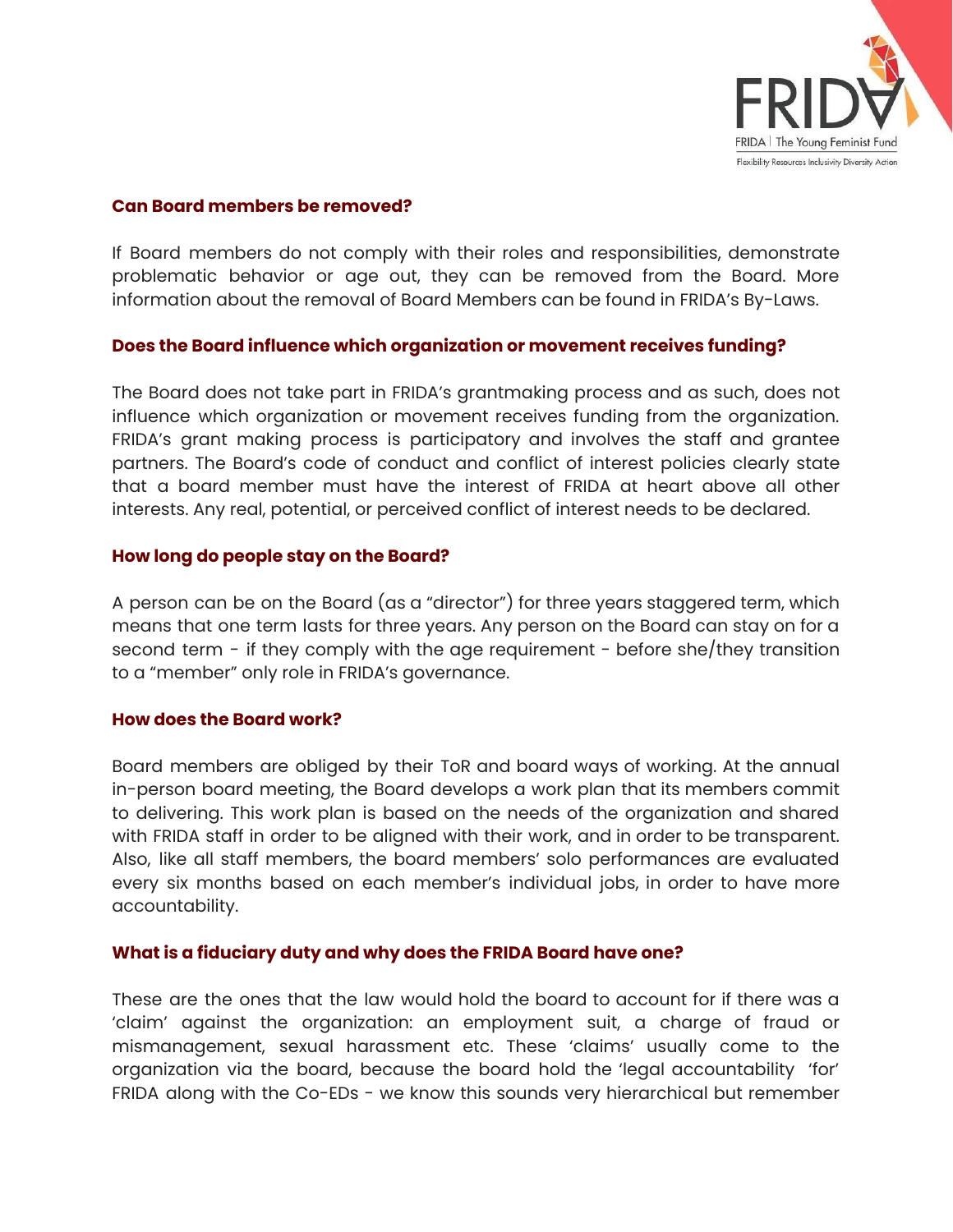

there are very old laws that we are trying to work within and subvert at the same time - without putting FRIDA in any risk and protecting her legal status.

# **In more legal terms:**

'Under well-established principles of non-profit organizations, a board member must meet certain standards of conduct and attention in carrying out her responsibilities to the organization itself. These standards are usually described as the duty of care, the duty of loyalty, and the duty of obedience. Several states and countries in fact, have statutes adopting some variation of these duties that would be used in court to determine whether a board member acted improperly in the case of a claim against the organization.'

Here is a break down of the Definitions of Board Accountabilities (i.e. rules of being a Board Member):

# **Duty Of Care**

The duty of care describes the level of competence that is expected of a board member and is commonly expressed as the duty of "care that an ordinarily prudent person would exercise in a like position and under similar circumstances." This means that a board member owes the duty to exercise reasonable care when she/they makes a decision as a steward/ess of the organization.

# **Duty of Loyalty**

The duty of loyalty is a standard of faithfulness; a board member must give undivided allegiance when making decisions affecting the organization. This means that a board member can never use information obtained as a member for personal gain, but must act in the best interests of FRIDA.

# **Duty Of Obedience**

The duty of obedience requires board members to be faithful to FRIDA's mission. They are not permitted to act in a way that is inconsistent with the central goals of the organization. A basis for this rule lies in the public's trust that the organization will manage donated funds to advance the organization's mission. This duty also requires board members to obey the law and the organization's internal rules and regulations.

FRIDA is constantly striving to build and model what feminist governance and young feminist leadership can look like, particularly within an international fund with not-for-profit status. As such, FRIDA is constantly exploring what "feminist fiduciary